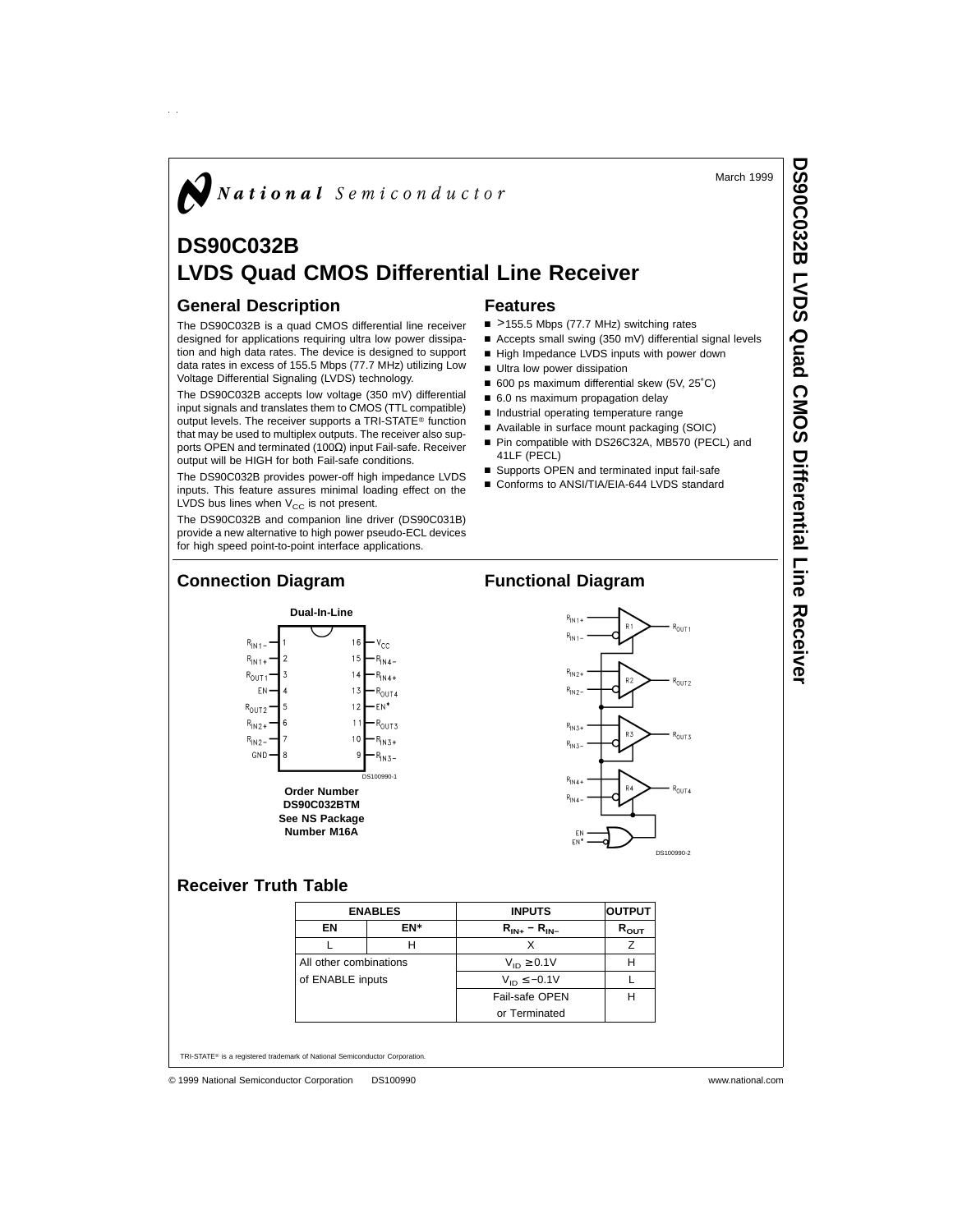# **Absolute Maximum Ratings (Note 1)**

 $\sim$ 

 $\bar{z}$ 

**If Military/Aerospace specified devices are required, please contact the National Semiconductor Sales Office/ Distributors for availability and specifications.**

| Supply Voltage $(V_{cc})$                            | $-0.3V$ to $+6V$                    |
|------------------------------------------------------|-------------------------------------|
| Input Voltage $(R_{IN+}, R_{IN-})$                   | $-0.3V$ to $+5.8V$                  |
| Enable Input Voltage<br>$(EN, EN^*)$                 | $-0.3V$ to (V <sub>CC</sub> + 0.3V) |
| Output Voltage $(R_{\text{OUT}})$                    | $-0.3V$ to (V <sub>cc</sub> + 0.3V) |
| Maximum Package Power Dissipation $@ + 25^{\circ}$ C |                                     |
| M Package                                            | 1025 mW                             |
| Derate M Package                                     | 8.2 mW/°C above +25°C               |
| Storage Temperature Range                            | $-65^{\circ}$ C to $+150^{\circ}$ C |
| Lead Temperature Range<br>Soldering (4 sec.)         | $+260^{\circ}$ C                    |
| Maximum Junction<br>Temperature                      | $+150^{\circ}$ C                    |

| ESD Rating (Note 7)            |       |
|--------------------------------|-------|
| (HBM, 1.5 k $\Omega$ , 100 pF) | > 2kV |
| $(EIAJ, 0 \Omega, 200 pF)$     | >250V |

### **Recommended Operating Conditions**

|                                        | Min    | Tvp    | Max    | Units |
|----------------------------------------|--------|--------|--------|-------|
| Supply Voltage<br>$(V_{cc})$           | $+4.5$ | $+5.0$ | $+5.5$ | V     |
| Receiver Input<br>Voltage              | GND    |        | 24     | V     |
| Operating Free Air Temperature $(T_A)$ |        |        |        |       |
| DS90C032BT                             | -40    | +25    | +85    | °C.   |

### **Electrical Characteristics**

Over Supply Voltage and Operating Temperature ranges, unless otherwise specified. (Notes 2, 3)

| Symbol          | <b>Parameter</b>                                    | <b>Conditions</b>                                  | Pin          | Min    | Typ    | Max    | Units  |
|-----------------|-----------------------------------------------------|----------------------------------------------------|--------------|--------|--------|--------|--------|
| V <sub>TH</sub> | Differential Input High Threshold                   | $V_{CM}$ = +1.2V                                   | $R_{IN+}$    |        |        | $+100$ | mV     |
| $V_{TL}$        | Differential Input Low Threshold                    |                                                    | $R_{IN-}$    | $-100$ |        |        | mV     |
| $I_{IN}$        | Input Current                                       | $V_{CC}$ = 5.5V or 0V<br>$V_{IN}$ = +2.4V          |              | $-10$  | ±1     | $+10$  | μA     |
|                 |                                                     | $V_{IN} = 0V$                                      |              | $-10$  | ±1     | $+10$  | μA     |
| $V_{OH}$        | Output High Voltage                                 | $I_{OH} = -0.4$ mA, $V_{ID} = +200$ mV             | $R_{OUT}$    | 3.8    | 4.9    |        | $\vee$ |
|                 |                                                     | $I_{OH}$ = -0.4 mA, Input terminated               |              | 3.8    | 4.9    |        | $\vee$ |
| $V_{OL}$        | <b>Output Low Voltage</b>                           | $I_{\text{OL}}$ = 2 mA, $V_{\text{ID}}$ = -200 mV  |              |        | 0.07   | 0.3    | $\vee$ |
| $I_{OS}$        | <b>Output Short Circuit Current</b>                 | Enabled, $V_{\text{OUT}} = 0V$ (Note 8)            |              | $-15$  | $-60$  | $-100$ | mA     |
| $I_{OZ}$        | Output TRI-STATE Current                            | Disabled, $V_{\text{OUT}} = 0V$ or $V_{\text{CC}}$ |              | $-10$  | ±1     | $+10$  | μA     |
| $V_{\text{IH}}$ | Input High Voltage                                  |                                                    | EN,          | 2.0    |        |        | $\vee$ |
| $V_{IL}$        | Input Low Voltage                                   |                                                    | $EN^*$       |        |        | 0.8    | $\vee$ |
| Ч.              | Input Current                                       |                                                    |              | $-10$  | ±1     | $+10$  | μA     |
| $\rm V_{CL}$    | Input Clamp Voltage                                 | $I_{\text{Cl}}$ = -18 mA                           |              | $-1.5$ | $-0.8$ |        | $\vee$ |
| $I_{\rm CC}$    | No Load Supply Current                              | EN, $EN^* = V_{CC}$ or GND, Inputs Open            | $V_{\rm CC}$ |        | 3.5    | 10     | mA     |
|                 | Receivers Enabled                                   | EN, $EN^* = 2.4$ or 0.5, Inputs Open               |              |        | 3.7    | 11     | mA     |
| $I_{\rm CCZ}$   | No Load Supply Current<br><b>Receivers Disabled</b> | $EN = GND$ , $EN^* = V_{CC}$ , Inputs Open         |              |        | 3.5    | 10     | mA     |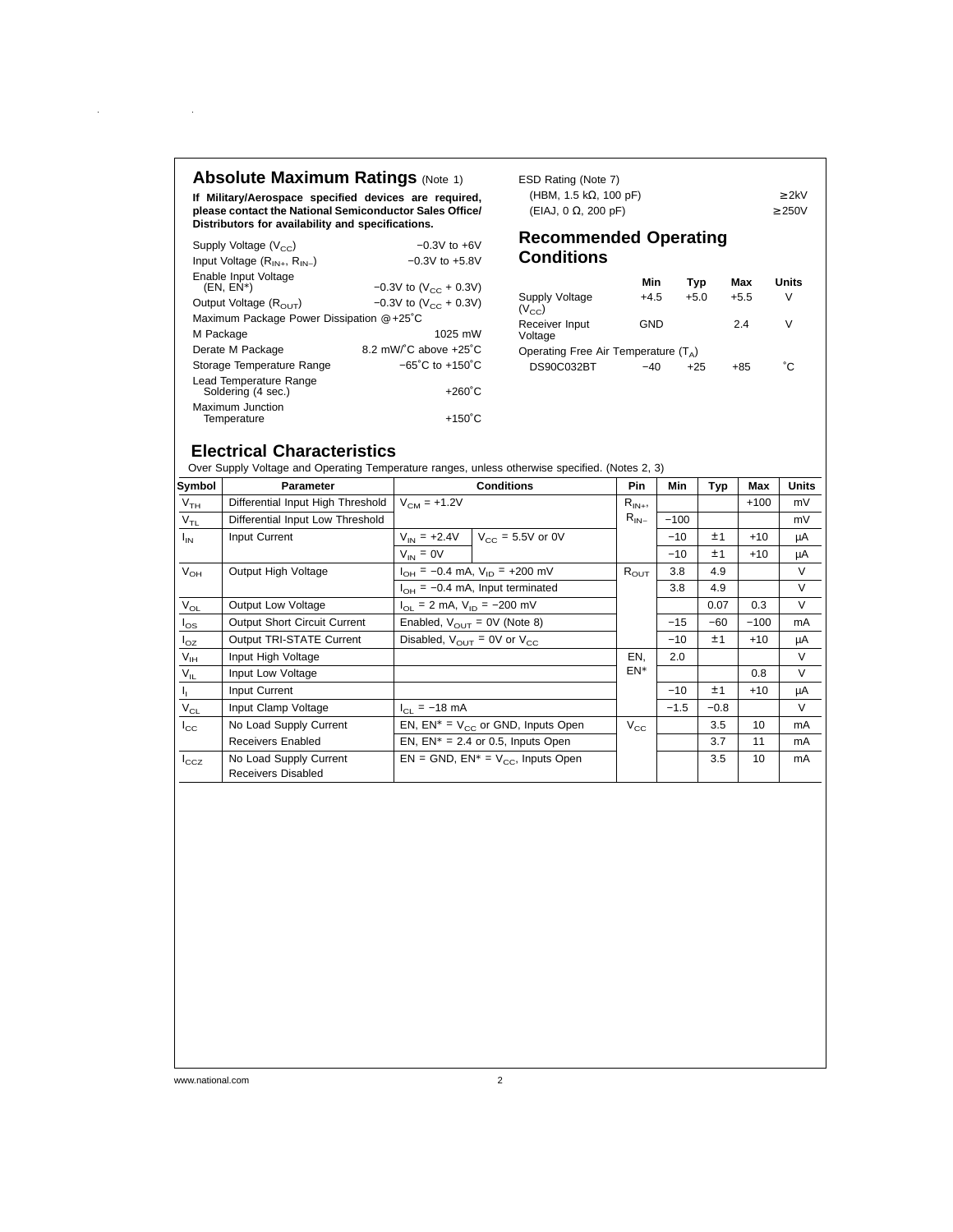|                   | <b>Switching Characteristics</b><br>$V_{CC}$ = +5.0V, T <sub>A</sub> = +25°C (Notes 3, 4, 9)                |                                  |     |      |     |              |
|-------------------|-------------------------------------------------------------------------------------------------------------|----------------------------------|-----|------|-----|--------------|
| Symbol            | Parameter                                                                                                   | <b>Conditions</b>                | Min | Typ  | Max | <b>Units</b> |
| $t_{\text{PHLD}}$ | Differential Propagation Delay High to Low                                                                  | $C_1 = 5$ pF                     | 1.5 | 3.40 | 5.0 | ns           |
| $t_{\text{PLHD}}$ | Differential Propagation Delay Low to High                                                                  | $V_{\text{ID}} = 200 \text{ mV}$ | 1.5 | 3.48 | 5.0 | ns           |
| $t_{SKD}$         | Differential Skew  t <sub>PHLD</sub> - t <sub>PLHD</sub>                                                    | (Figure 1 and Figure 2)          | 0   | 80   | 600 | ps           |
| $t_{SK1}$         | Channel-to-Channel Skew (Note 5)                                                                            |                                  | 0   | 0.6  | 1.0 | ns           |
| $t_{\sf TLH}$     | <b>Rise Time</b>                                                                                            |                                  |     | 0.5  | 2.0 | ns           |
| $t_{THL}$         | Fall Time                                                                                                   |                                  |     | 0.5  | 2.0 | ns           |
| $t_{PHZ}$         | Disable Time High to Z                                                                                      | $R_1 = 2 k\Omega$                |     | 10   | 15  | ns           |
| $t_{PLZ}$         | Disable Time Low to Z                                                                                       | $C_1 = 10 pF$                    |     | 10   | 15  | ns           |
| $t_{PZH}$         | Enable Time Z to High                                                                                       | (Figure 3 and Figure 4)          |     | 4    | 10  | ns           |
| $t_{PZL}$         | Enable Time Z to Low                                                                                        |                                  |     | 4    | 10  | ns           |
|                   | <b>Switching Characteristics</b><br>$V_{CC}$ = +5.0V ± 10%, T <sub>A</sub> = -40°C to +85°C (Notes 3, 4, 9) |                                  |     |      |     |              |
| Symbol            | Parameter                                                                                                   | <b>Conditions</b>                | Min | Typ  | Max | <b>Units</b> |
| $t_{\text{PHLD}}$ | Differential Propagation Delay High to Low                                                                  | $C_1 = 5$ pF                     | 1.0 | 3.40 | 6.0 | ns           |
| $t_{\text{PLHD}}$ | Differential Propagation Delay Low to High                                                                  | $V_{\text{ID}} = 200 \text{ mV}$ | 1.0 | 3.48 | 6.0 | ns           |
| $t_{SKD}$         | Differential Skew  t <sub>PHLD</sub> - t <sub>PLHD</sub>                                                    | (Figure 1 and Figure 2)          | 0   | 0.08 | 1.2 | ns           |

 $t_{SK1}$  Channel-to-Channel Skew (Note 5) 0 0.6 1.5 ns  $t_{SK2}$  Chip to Chip Skew (Note 6) 5.0 ns tTLH Rise Time 0.5 2.5 ns  $t_{\texttt{THL}}$  | Fall Time  $\qquad$  |  $\qquad$  |  $\qquad$  0.5  $\qquad$  2.5  $\qquad$  ns  $t_{PHZ}$  Disable Time High to Z R<sub>L</sub> = 2 kΩ 10 20 ns  $t_{PLZ}$  Disable Time Low to Z C<sub>L</sub> = 10 pF 10 20 ns  $t_{PZH}$  Enable Time Z to High  $(t_{PZH}$  (Figure 3 and Figure 4) 4 15 ns t<sub>PZL</sub> Enable Time Z to Low 4 15 ns **Note 1:** "Absolute Maximum Ratings" are those values beyond which the safety of the device cannot be guaranteed. They are not meant to imply that the devices

**Note 3:** All typicals are given for:  $V_{CC} = +5.0V$ ,  $T_A = +25°C$ .

Note 4: Generator waveform for all tests unless otherwise specified: f = 1 MHz, Z<sub>O</sub> = 50Ω, t<sub>r</sub> and t<sub>f</sub> (0%–100%) ≤ 1 ns for R<sub>IN</sub> and t<sub>r</sub> and t<sub>f</sub> ≤ 6 ns for EN or EN\*. Note 5: Channel-to-Channel Skew is defined as the difference between the propagation delay of one channel and that of the others on the same chip with an event on the inputs.

Note 2: Current into device pins is defined as positive. Current out of device pins is defined as negative. All voltages are referenced to ground unless otherwise speci-

**Note 6:** Chip to Chip Skew is defined as the difference between the minimum and maximum specified differential propagation delays.

should be operated at these limits. The table of "Electrical Characteristics" specifies conditions of device operation.

**Note 7:** ESD Rating:

fied.

HBM (1.5 k $\Omega$ , 100 pF) ≥ 2kV

EIAJ (0 $\Omega$ , 200 pF) ≥ 250V

Note 8: Output short circuit current (I<sub>OS</sub>) is specified as magnitude only, minus sign indicates direction only. Only one output should be shorted at a time, do not exceed maximum junction temperature specification.

**Note 9:** C<sub>L</sub> includes probe and jig capacitance.

#### **Parameter Measurement Information**



**FIGURE 1. Receiver Propagation Delay and Transition Time Test Circuit**

3 www.national.com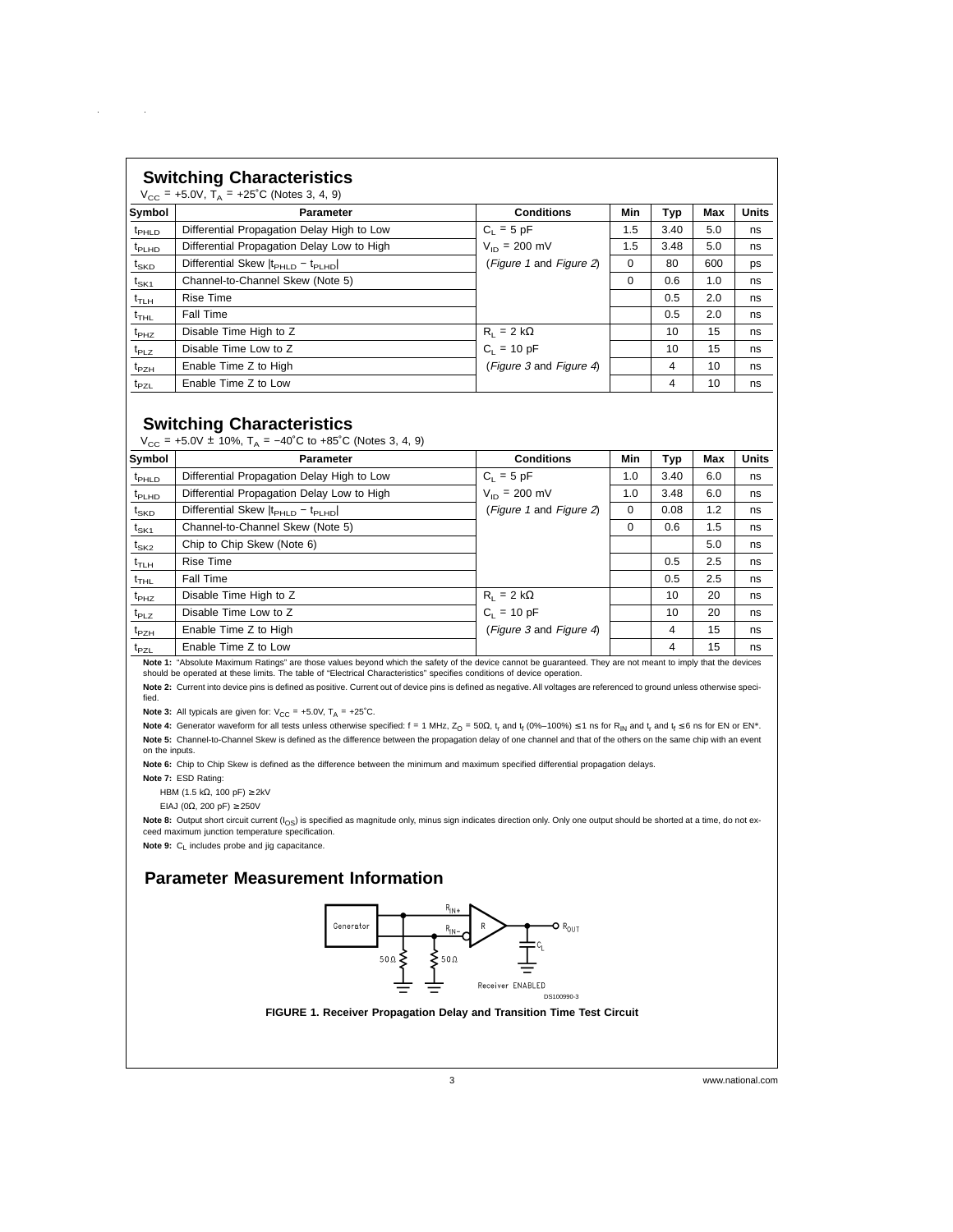

www.national.com 4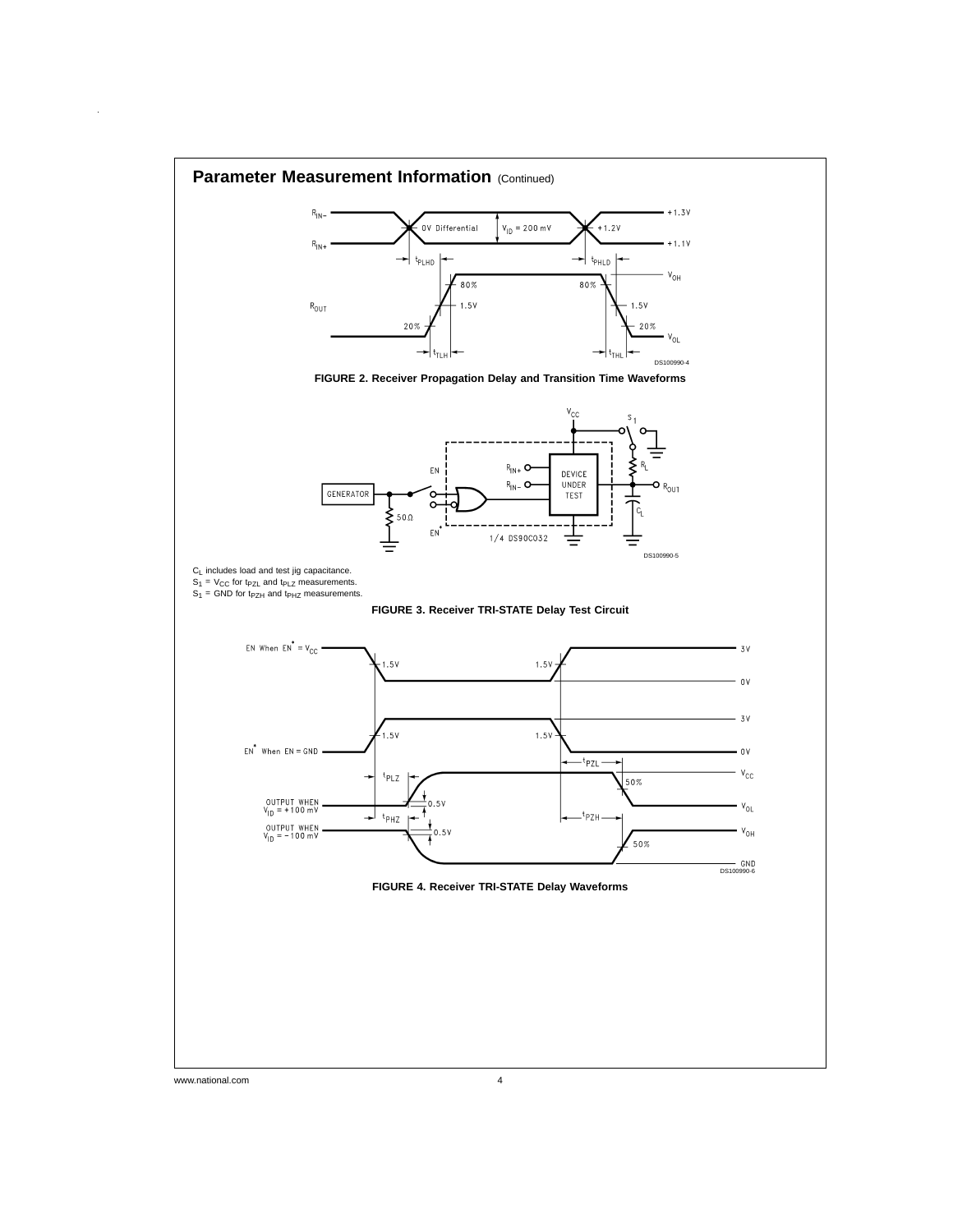

#### **Applications Information**

LVDS drivers and receivers are intended to be primarily used in an uncomplicated point-to-point configuration as is shown in Figure 5. This configuration provides a clean signaling environment for the quick edge rates of the drivers. The receiver is connected to the driver through a balanced media which may be a standard twisted pair cable, a parallel pair cable, or simply PCB traces. Typically the characteristic impedance of the media is in the range of 100Ω. A termination resistor of 100Ω should be selected to match the media, and is located as close to the receiver input pins as possible. The termination resistor converts the current sourced by the driver into a voltage that is detected by the receiver. Other configurations are possible such as a multi-receiver configuration, but the effects of a mid-stream connector(s), cable stub(s), and other impedance discontinuities as well as ground shifting, noise margin limits, and total termination loading must be taken into account.

The DS90C032B differential line receiver is capable of detecting signals as low as 100 mV, over a ±1V common-mode range centered around +1.2V. This is related to the driver offset voltage which is typically +1.2V. The driven signal is centered around this voltage and may shift ±1V around this center point. The ±1V shifting may be the result of a ground potential difference between the driver's ground reference and the receiver's ground reference, the common-mode effects of coupled noise, or a combination of the two. Both receiver input pins should honor their specified operating input voltage range of 0V to +2.4V (measured from each pin to ground), exceeding these limits may turn on the ESD protection circuitry which will clamp the bus voltages.

#### **Receiver Fail-Safe:**

The LVDS receiver is a high gain, high speed device that amplifies a small differential signal (20mV) to CMOS logic

levels. Due to the high gain and tight threshold of the receiver, care should be taken to prevent noise from appearing as a valid signal.

The receiver's internal fail-safe circuitry is designed to source/sink a small amount of current, providing fail-safe protection (a stable known state of HIGH output voltage) for floating or terminated receiver inputs.

- 1. **Open Input Pins.** The DS90C032B is a quad receiver device, and if an application requires only 1, 2 or 3 receivers, the unused channel(s) inputs should be left OPEN. Do not tie unused receiver inputs to ground or any other voltages. The input is biased by internal high value pull up and pull down resistors to set the output to a HIGH state. This internal circuitry will guarantee a HIGH, stable output state for open inputs.
- 2. **Terminated Input.** If the driver is disconnected (cable unplugged), or if the driver is in a TRI-STATE or power-off condition, the receiver output will again be in a HIGH state, even with the end of cable 100Ω termination resistor across the input pins. The unplugged cable can become a floating antenna which can pick up noise. If the cable picks up more than 10mV of differential noise, the receiver may see the noise as a valid signal and switch. To insure that any noise is seen as common-mode and not differential, a balanced interconnect should be used. Twisted pair cable will offer better balance than flat ribbon cable.

The footprint of the DS90C032B is the same as the industry standard 26LS32 Quad Differential (RS-422) Receiver. For additional LVDS application information, please refer to

National's LVDS Owner's Manual available through National's website www.national.com/appinfo/lvds.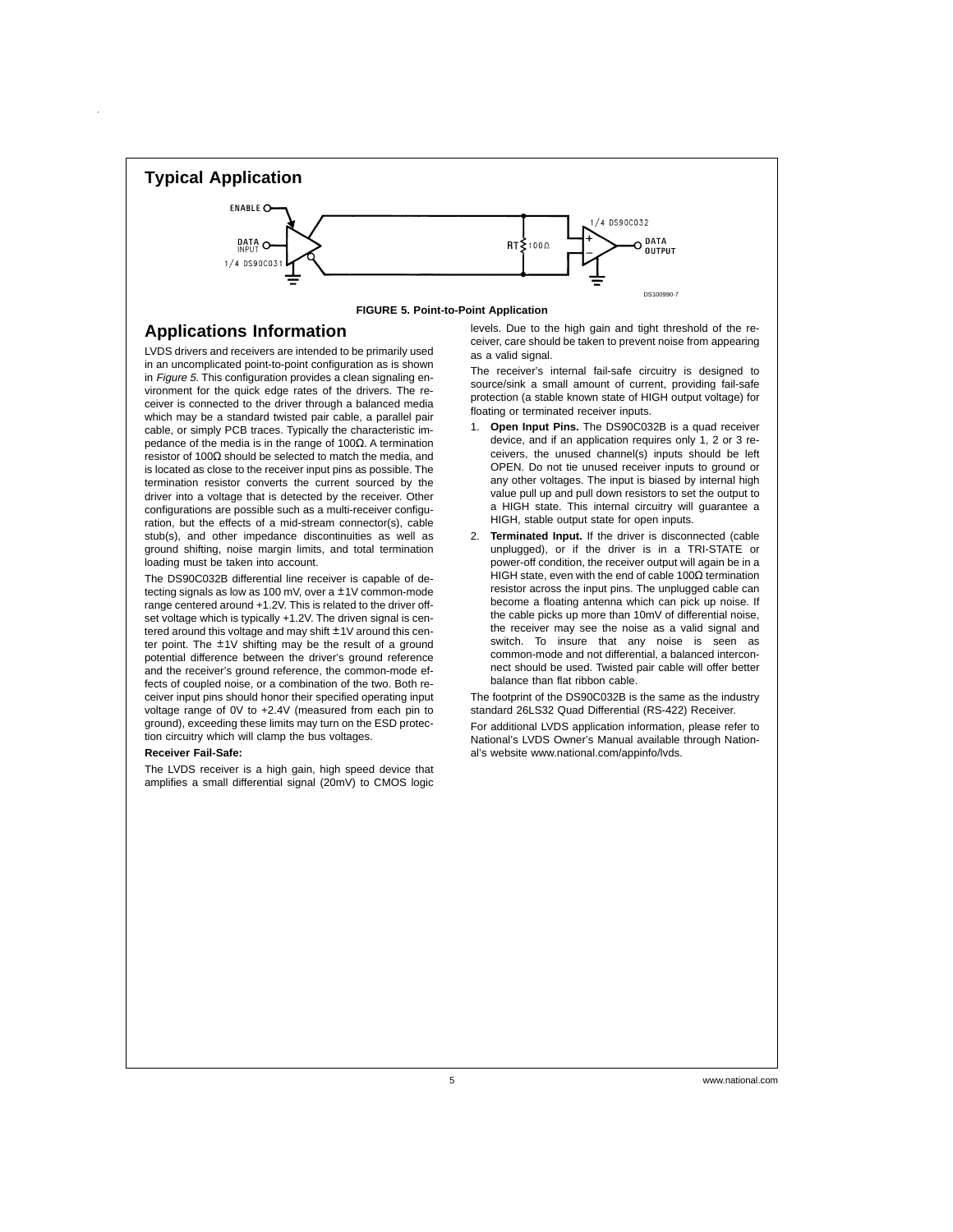| Pin<br>No.      | Name             | <b>Description</b>                        |
|-----------------|------------------|-------------------------------------------|
| 2, 6,<br>10, 14 | $R_{IN+}$        | Non-inverting receiver input pin          |
| 1, 7,<br>9, 15  | $R_{IN-}$        | Inverting receiver input pin              |
| 3, 5,<br>11, 13 | $R_{\text{OUT}}$ | Receiver output pin                       |
| 4               | EN               | Active high enable pin, OR-ed with<br>FN* |

 $\sim 10^{11}$ 

 $\hat{\boldsymbol{\theta}}$ 

| <b>Pin</b><br>No. | Name     | <b>Description</b>                   |
|-------------------|----------|--------------------------------------|
| 12                | FN*      | Active low enable pin, OR-ed with EN |
| 16                | $V_{CC}$ | Power supply pin, $+5V \pm 10\%$     |
| 8                 | GND      | Ground pin                           |

# **Ordering Information**

| Operating<br>Temperature           | Package Type/<br><b>Number</b> | <b>Order Number</b> |
|------------------------------------|--------------------------------|---------------------|
| $-40^{\circ}$ C to $+85^{\circ}$ C | SOP/M16A                       | DS90C032BTM         |

# **Typical Performance Characteristics**

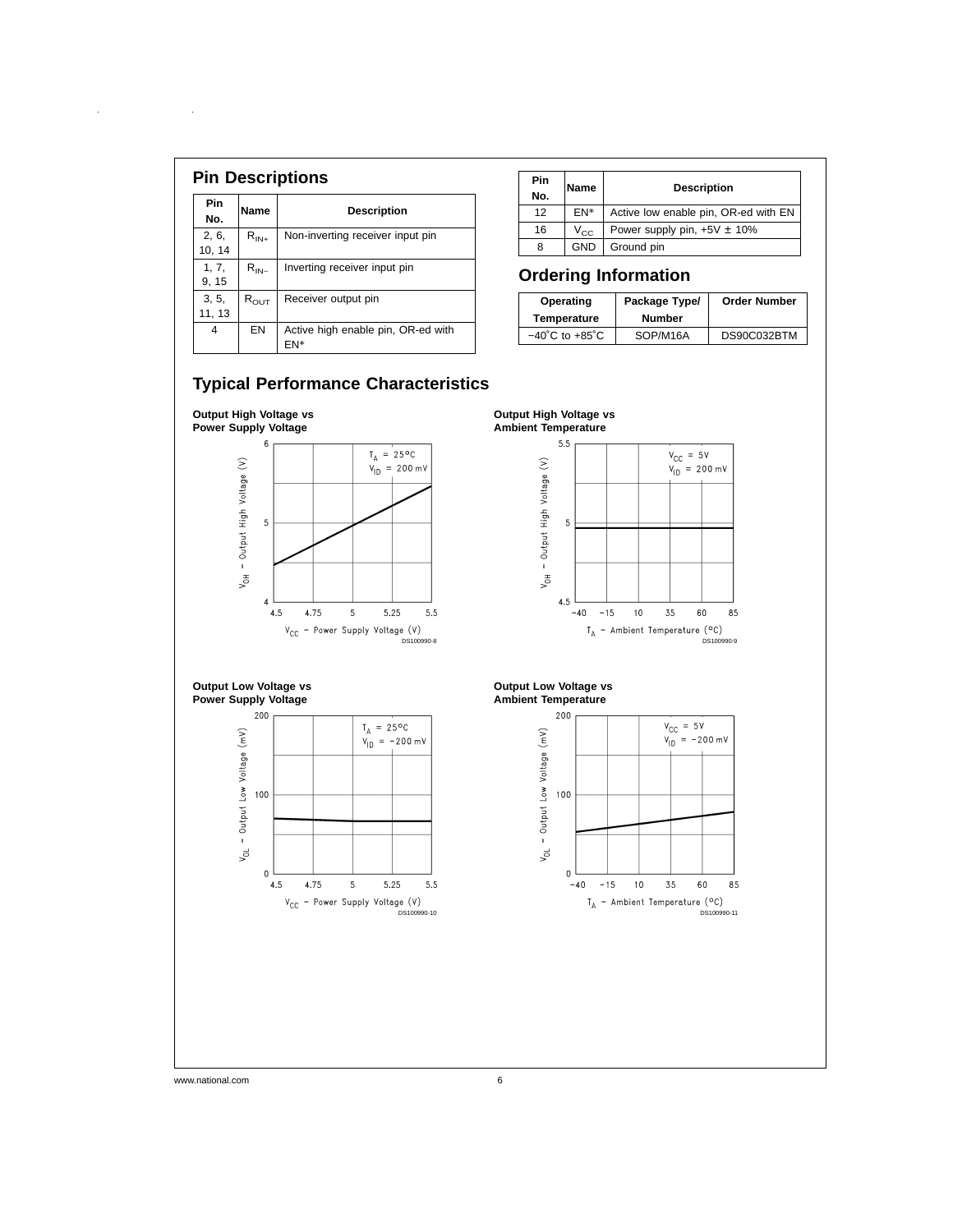

 $\hat{\boldsymbol{\beta}}$ 

7 www.national.com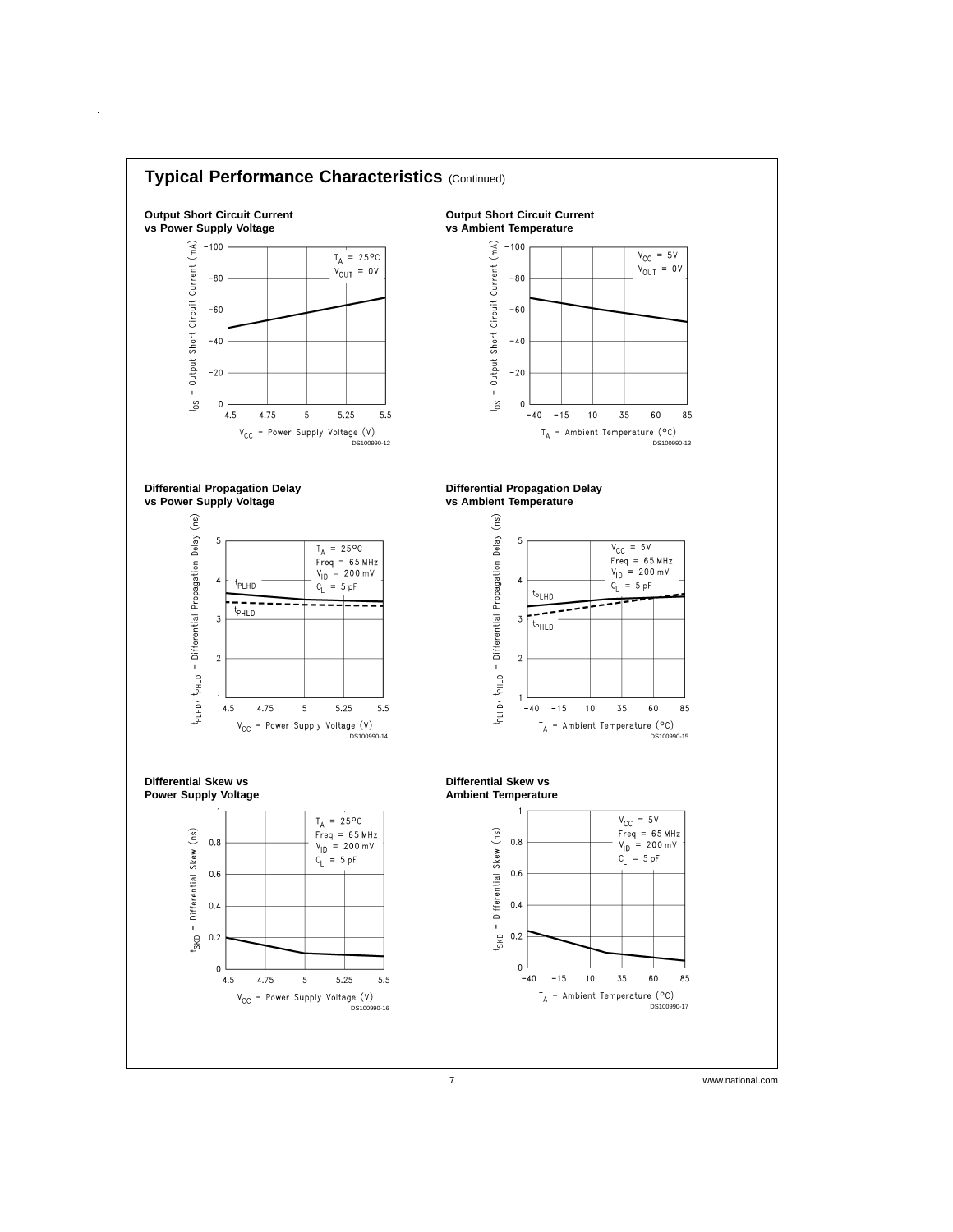

 $\hat{\boldsymbol{\theta}}$